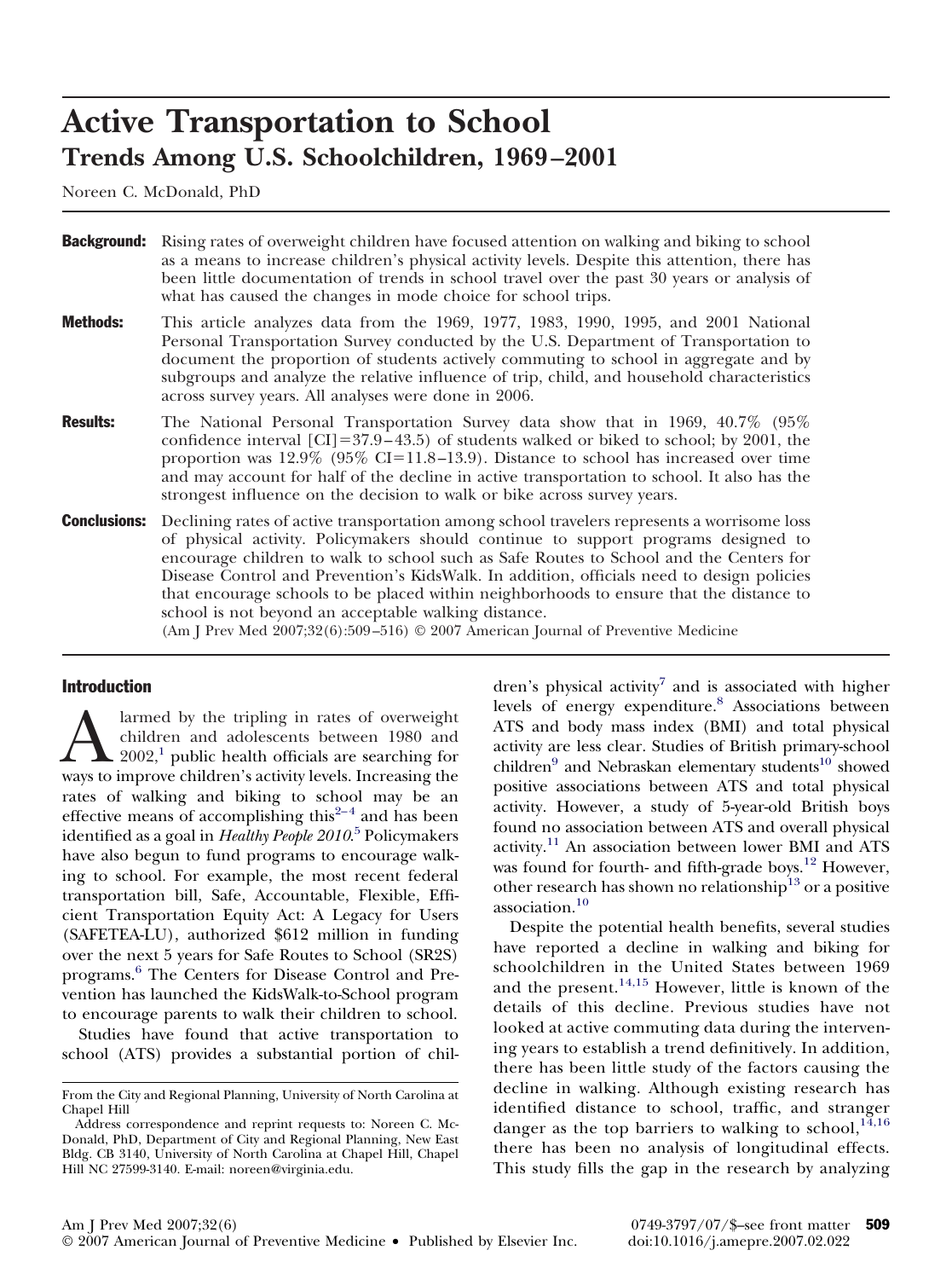data from the National Personal Travel Survey (NPTS) conducted by the U.S. Department of Transportation between 1969 and 2001 to document trends in walking to school, demonstrate how changes in distance to school have had an impact on the overall change in walking to school, and analyze the relative influence of trip, child, and household characteristics on ATS across the study period.

# **Methods**

## **Survey Description**

The NPTS is a population-based survey conducted by the U.S. Department of Transportation (DOT) in 1969, 1977, 1983, 1990, 1995, and 2001. The survey collects information on all trips undertaken by members of selected households on a randomly assigned survey day. Household members are asked to provide information on all trips including purpose, mode, and travel time. Trips are defined as travel involving a change of address. Data are collected on the demographic characteristics (e.g., age and gender) of all household members. Race and ethnicity are collected for the adult respondent, generally a parent or guardian. For all surveys after 1969, individual-level data are available; for the 1969 survey, a DOT report, *Transportation Characteristics of School Children*, [17](#page-7-0) summarizes answers to the question, "How did [child's name] usually get to school?" and "How many miles was it from home to [child's name]'s school?"

Although the NPTS is the only source of longitudinal data on children's school travel in the U.S., there are several important limitations. All of the information for children under 14 and much of the data for 15- and 16-year-olds is proxy-reported by adults in the household[.18](#page-7-0) However, it is likely that parents are accurate reporters because the trips originate from home and occur regularly. Next, there have been important changes in the administration and design of the NPTS. First, the 1969–1983 surveys used in-person interviews conducted by field staff of the Census Bureau; subsequent surveys relied on telephone interviews conducted by private research firms.<sup>17–19</sup> Second, prompts were added in the 2001 survey to encourage reporting of nonmotorized trips[.18](#page-7-0) Third, the 1969–1983 surveys were based on a clustered sample design; more recent surveys used a nonclustered list-assisted random-digit-dial sample stratified by geographic area[.18](#page-7-0) Fourth, the 1969 survey asked for the "usual" mode to school, as opposed to the "actual" mode on the survey day as in all other years. The two are not identical; however, studies of adult work trips show they are quite close for walking.<sup>20,21</sup> Finally, response rates were markedly lower for the 1995 and 2001 surveys due to the introduction of a travel diary system that required a two-stage data collection process.<sup>18</sup> For example, the 1990 response rate was 87%. The comparable rate was 34.3% in 1995 and 38.9% in 2001. Although it is difficult to quantify the effects of these changes, the majority were undertaken to ensure that all trips were being captured and improve calculations of trips per day[.18](#page-7-0) Because of that, methodologic changes should not alter the findings of this analysis that focuses on comparing mode split for a primary trip purpose across years.

#### **Sample Selection**

For this analysis, trips are considered to be for school if (1) the respondent is aged 5 to 18, (2) the trip occurs on a weekday morning, and (3) if the purpose is school (1969), civic/educational/religious (1977) or school/church (1983– 2001). The surveys capture the primary mode used to reach school. For example, if a student walked to a school bus stop, the trip would be counted as a school bus trip and not as a walking trip. Based on this definition, 4608 surveyed individuals made school trips in 1977; 1670 in 1983; 4824 in 1990; 9898 in 1995; and 14,553 in 2001. The 1969 report states that the sample size was 6000 households but does not specify how many children this number represented or report the unweighted sample size by subgroup. All analyses were conducted in 2006.

## Analysis

## **Active Transportation Rates**

Estimates of the prevalence of walking and biking for the 1977–2001 surveys were calculated for each subgroup by age and race using SAS 9.1 (SAS Institute, Inc., Cary NC, 2004). Weighting factors accounted for unequal selection probabilities, nonresponse, additional residential phone lines and were post-stratified to census population estimates by geographic area, race, and time of year. The weights were used to project from the sample to national averages. The reported mode splits were standardized to the 2001 NPTS age and race (defined as non-Hispanic white, and other) distribution. Standard errors, corrected for the complex survey design, were calculated using the PROC surveyfreq command in SAS 9.1 for 1977–2001 data. For the 1969 data, standard errors were obtained through interpolation of the reported table of standard errors for percentages.

Analysis of the 1969 data is limited by the information available in the DOT summary report. The 1969 data cannot be fully standardized to the 2001 age and race distribution because data were only disaggregated to the elementary, junior, and high school level, and there is no information on the respondents' race. The aggregate numbers for 1969 have been standardized to the 2001 distribution by elementary, junior high, and high school. Next, the 1969 survey groups walking and biking into one category, making it impossible to look at these modes independently. Finally, because the report does not report variation by race and gender, no analysis of these factors is possible.

## **Longitudinal Analysis of Change**

The NPTS data are used to explore how changing distances between home and school have affected the decline in ATS. This is accomplished by normalizing rates of ATS to the 2001 distribution of students by distance to school (as well as age and race). This is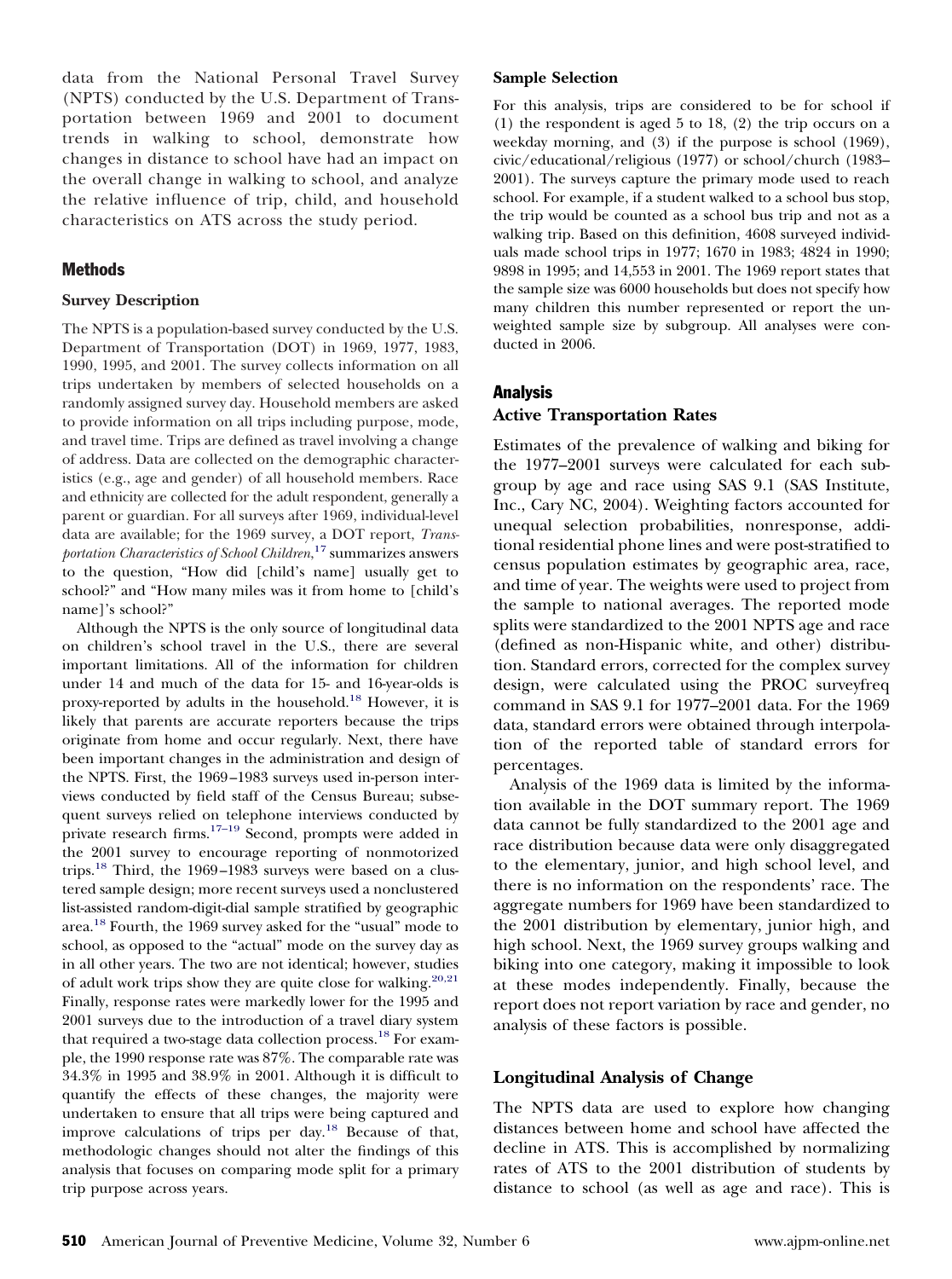

Figure 1. Standardized<sup>a</sup> mode shares for trips to school. Standardized to 2001 age and race distribution. Error bars represent the 95% confidence interval.

equivalent to asking what the mode split would be if there had been no change in the spatial distribution of schools and students across survey years. The difference between the distance-standardized and the age–racestandardized decline in ATS represents the effect of changing distance between home and school on youth travel behavior.

## **Logit Model**

To understand the relative influence of individual, household, and trip characteristics across the study period, binary logit models predicting whether a child walked or biked to school were constructed using individual trip records from the 1977 through 2001 surveys. The Swait-Louviere test $2^{2-24}$  showed that the parameter vectors,  $\beta$ , were different across years  $(\chi^2 = 226, p < 0.01)$  even allowing scale factors and the alternative-specific constant to differ by year. This suggests that modeling each survey year separately provides the best fit to the data. Wald tests are used to analyze whether the coefficients vary across the survey years to assess whether the relative influence of factors has changed. Logit analyses were conducted in Stata 9.2 (Stata Corp., College Station, TX) using the logit command with robust standard errors using appropriate weighting factors. Sample sizes are reduced because individuals with missing data for household income and vehicle ownership have not been included in the analysis.

# **Results**

Analysis of the NPTS data shows that walking and biking were the most common means of getting to school in 1969, accounting for  $40.7\%$  (95% CI=37.9– 43.5) of all trips (Figure 1). By 2001, active commuting

to school had declined by 27.8% to 12.9% (95%  $CI = 11.8 - 13.9$ ) of school trips. Nearly the entire decline in ATS occurred between 1969 and 1983 with the sharpest change between 1969 and 1977. The decrease in walking and biking is mirrored by a rise in driving to school. For example,  $55.0\%$  ( $95\%$  CI=53.6–56.5) of students reached school by private vehicle in 2001 compared with  $17.1\%$  (95% CI=14.9–19.3) in 1969. Use of school buses and public transit declined during the study period but not as sharply as active modes.

#### **Variation in Active Transportation Rates**

Elementary students, who had the highest rates of ATS in most years, experienced the steepest decrease, 34.2%, in walking and biking between 1969 and 2001 [\(Table 1\)](#page-3-0). Approximately three quarters of the overall decline among young students occurred between 1969 and 1977. Although walk and bike rates have continued to slip for elementary students since 1977, high school students experienced the largest decline (14.9%) between 1977 and 2001 of any age group.

Boys have higher rates of ATS in each year, but the decline in walking to school has affected both genders equally  $(z=0.74, p=0.459)$ . Minority students are twice as likely to walk to school as whites across all survey years, likely reflecting their lower level of automobile ownership across all survey years (data not shown). Although the decline in walking between 1977 and 2001 is higher for minority students, there is no statistically significant difference in the decline between white and minority students  $(z=1.54,$  $p=0.123$ .

Walking accounts for more than 90% of ATS. Although walk rates have fallen sharply at all age levels, biking had a statistically significant decline between 1977 and 2001 only at the high school level. For those who walk, travel times have remained relatively constant during the study period ranging from a low of 10.0 minutes  $(95\% \text{ CI} = 9.2 - 10.8)$  in 1990 to a high of 12.7 minutes  $(95\% \text{ CI} = 11.2 - 14.3)$ in 2001. Bike trip times range from a low of 8.6 minutes  $(95\% \text{ CI} = 6.8 - 10.5)$  in 1990 to a high of 13.2  $(95\% \text{ CI} = 10.8 - 15.6)$  in 2001. Walk and bike travel times increase slightly with the age of the students, but the differences between grade levels are not statistically significant.

#### **Longitudinal Effects of Distance to School**

Across all years, ATS varies sharply with distance to school. In 1969, 85.9% (95% CI=82.3–89.4) of students living less than 1 mile from school walked or biked compared with  $1.6\%$  (95% CI=0.4–2.8) for students living 3 or more miles from school [\(Figure 2\)](#page-4-0). By 2001, the pattern remained the same. However, the proportion that chose to walk for trips of less than 1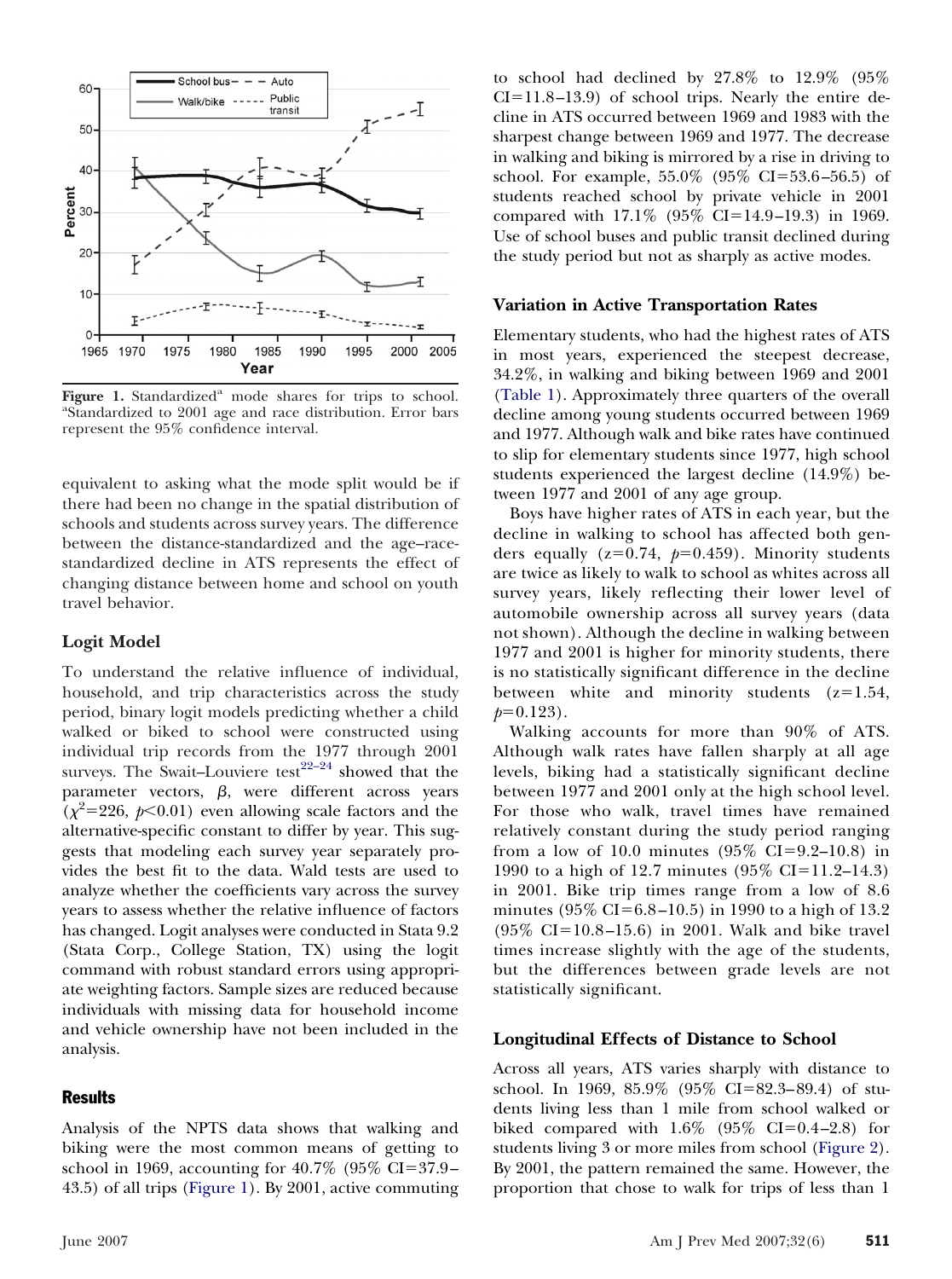<span id="page-3-0"></span>

| Table 1. Standardized <sup>a</sup> percentages of students who walk and bike to school by grade level |           |         |      |      |          |                 |           |                 |           |                 |
|-------------------------------------------------------------------------------------------------------|-----------|---------|------|------|----------|-----------------|-----------|-----------------|-----------|-----------------|
|                                                                                                       |           |         |      |      |          |                 | 1969-2001 |                 | 1977-2001 |                 |
|                                                                                                       | 1969      | 1977    | 1983 | 1990 | 1995     | 2001            | Δ         | 95% CI          | Δ         | 95% CI          |
| Total $(5-18)$                                                                                        |           |         |      |      |          |                 |           |                 |           |                 |
| Walk/bike                                                                                             | 40.7      | 23.5    | 15.0 | 19.2 | 11.7     | 12.9            | $-27.8$   | $(-30.8,-24.9)$ | $-10.6$   | $(-12.5,-8.8)$  |
| Walk                                                                                                  | <b>NA</b> | 22.5    | 14.5 | 18.2 | 10.6     | 12.1            |           |                 | $-10.4$   | $(-12.2,-8.6)$  |
| Bike                                                                                                  | <b>NA</b> | 1.0     | 0.5  | 1.0  | 1.1      | $0.8\,$         |           |                 | $-0.2$    | $(-0.6, 0.2)$   |
| Elem $(5-11)$                                                                                         |           |         |      |      |          |                 |           |                 |           |                 |
| Walk/bike                                                                                             | 49.3      | 24.2    | 12.9 | 20.8 | 13.7     | 15.1            | $-34.2$   | $(-38.3,-30.1)$ | $-9.2$    | $(-12.0,-6.3)$  |
| Walk                                                                                                  | <b>NA</b> | 23.7    | 12.7 | 19.9 | 12.4     | 14.3            |           |                 | $-9.4$    | $(-12.2,-6.6)$  |
| Bike                                                                                                  | <b>NA</b> | $0.5\,$ | 0.2  | 0.9  | $1.3\,$  | $0.8\,$         |           |                 | $0.2\,$   | $(-0.2, 0.7)$   |
| $JHS$ (12-13)                                                                                         |           |         |      |      |          |                 |           |                 |           |                 |
| Walk/bike                                                                                             | 41.6      | 21.9    | 10.1 | 21.8 | 11.6     | 15.2            | $-26.4$   | $(-34.5,-18.2)$ | $-6.7$    | $(-11.2,-2.1)$  |
| Walk                                                                                                  | <b>NA</b> | 20.6    | 9.8  | 20.0 | $10.6\,$ | 14.1            |           |                 | $-6.6$    | $(-11.0,-2.2)$  |
| Bike                                                                                                  | <b>NA</b> | 1.3     | 0.3  | 1.8  | 1.0      | 1.2             |           |                 | $-0.1$    | $(-1.3, 1.1)$   |
| $HS (14-18)$                                                                                          |           |         |      |      |          |                 |           |                 |           |                 |
| Walk/bike                                                                                             | 26.4      | 23.0    | 20.8 | 15.2 | 8.6      | 8.1             | $-18.3$   | $(-23.5,-13.2)$ | $-14.9$   | $(-17.6,-12.3)$ |
| Walk                                                                                                  | <b>NA</b> | 21.5    | 19.7 | 14.6 | 7.8      | 7.6             |           |                 | $-14.0$   | $(-16.5,-11.4)$ |
| Bike                                                                                                  | <b>NA</b> | 1.5     | 1.1  | 0.7  | 0.8      | 0.5             |           |                 | $-1.0$    | $(-1.6,-0.3)$   |
| Male                                                                                                  |           |         |      |      |          |                 |           |                 |           |                 |
| Walk/bike                                                                                             | <b>NA</b> | 24.7    | 15.4 | 21.8 | 13.0     | 13.4            |           |                 | $-11.3$   | $(-13.9,-8.6)$  |
| Walk                                                                                                  | <b>NA</b> | 23.3    | 14.9 | 20.4 | 11.6     | 12.3            |           |                 | $-10.9$   | $(-13.5,-8.4)$  |
| Bike                                                                                                  | <b>NA</b> | $1.4\,$ | 0.6  | 1.4  | 1.4      | 1.1             |           |                 | $-0.3$    | $(-1.0, 0.3)$   |
| Female                                                                                                |           |         |      |      |          |                 |           |                 |           |                 |
| Walk/bike                                                                                             | <b>NA</b> | 22.2    | 14.5 | 16.4 | 10.2     | 12.5            |           |                 | $-9.7$    | $(-12.3,-7.2)$  |
| Walk                                                                                                  | <b>NA</b> | 21.8    | 14.1 | 15.9 | 9.4      | 12.2            |           |                 | $-9.6$    | $(-12.1,-7.1)$  |
| Bike                                                                                                  | NA        | 0.5     | 0.4  | 0.5  | 0.8      | 0.3             |           |                 | $-0.1$    | $(-0.5, 0.2)$   |
| White                                                                                                 |           |         |      |      |          |                 |           |                 |           |                 |
| Walk/bike                                                                                             | <b>NA</b> | 18.3    | 12.2 | 14.8 | 9.2      | $\!\!\!\!\!8.8$ |           |                 | $-9.5$    | $(-11.2,-7.8)$  |
| Walk                                                                                                  | $\rm NA$  | 17.2    | 11.4 | 13.5 | $7.8\,$  | 8.0             |           |                 | $-9.2$    | $(-10.8,-7.6)$  |
| Bike                                                                                                  | <b>NA</b> | $1.1\,$ | 0.8  | 1.3  | 1.4      | 0.8             |           |                 | $-0.3$    | $(-0.8, 0.1)$   |
| Non-white                                                                                             |           |         |      |      |          |                 |           |                 |           |                 |
| Walk/bike                                                                                             | <b>NA</b> | 32.6    | 20.1 | 26.9 | 15.9     | 20.0            |           |                 | $-12.6$   | $(-16.8,-8.5)$  |
| Walk                                                                                                  | <b>NA</b> | 32.0    | 20.1 | 26.4 | 15.3     | 19.4            |           |                 | $-12.6$   | $(-16.7,-8.6)$  |
| Bike                                                                                                  | <b>NA</b> | 0.6     | 0.0  | 0.5  | 0.5      | 0.6             |           |                 | 0.0       | $(-0.7, 0.7)$   |
|                                                                                                       |           |         |      |      |          |                 |           |                 |           |                 |

<sup>a</sup>Standardized to 2001 age and race distribution.

, change; Elem, elementary; HS, high school; JHS, junior high school; NA, not available.

mile dropped to  $49.9\%$ <sup>a</sup> (95% CI=46.5–53.4) from 85.9%. Not only did the likelihood of walking to school decline for these trips, but the percentage of students living close to school also declined [\(Figure 3\)](#page-4-0). For example,  $66.1\%$  ( $95\%$  CI=63.4–68.8) of students lived less than 3 miles from school in 1969, and by 2001, the comparable figure was  $49.5\%$  (95% CI=48.1–50.9).

Standardizing to the 2001 distribution of students by distance to school identifies how changes in the spatial distribution of schools and residences during the survey period have affected walking and biking [\(Figure 4\)](#page-4-0). The distance-standardized decline in ATS between 1969 and 2001 is  $14.9\%$  (95% CI=-16.7 to -13.0), compared to 27.8% (Table 1) when standardized only for age and race. Therefore, changes in the spatial distribution of students with respect to their schools

may account for  $47\%$  (=(27.8-14.9)/27.8) of the total decline between 1969 and 2001. From 1977 to 2001, the distance-standardized change is  $-7.4\%$  (95% CI= $-8.6$ ) to –6.2), and the age- and race-standardized change is  $-10.6\%$  (95% CI= $-12.5$  to  $-8.8$ ).

## **Multivariate Models of Association**

Binary logit models show that trip distance has the strongest effect on ATS [\(Table 2\)](#page-5-0). Across the survey years, living less than 1 mile from school increased the odds of walking or biking by at least a factor of 160 over the reference category of living 3 or more miles from school. Children between 5 and 10 were less likely to use ATS in all years except 1995; there is no statistically significant difference in behavior between 11- to 15 year-olds and the reference category of 16- to 18-yearolds. Being female consistently lowered the odds of walking or biking by a factor of 0.7. Race only had a significant effect on behavior in 2001, with non-whites being more likely to use active modes. Children from households with incomes below \$30,000 were more

a This does not mean that Objective 22-14b of *Healthy People 2010*, which aims to have 50% of school trips of *1 mile or less* made by walking has been met. This analysis is for trips of *less than* 1 mile (chosen to match the 1969 categories). Because it is common in transport surveys to have large proportions of the sample round trip distance to whole numbers (e.g., 1 mile), this definitional difference is important.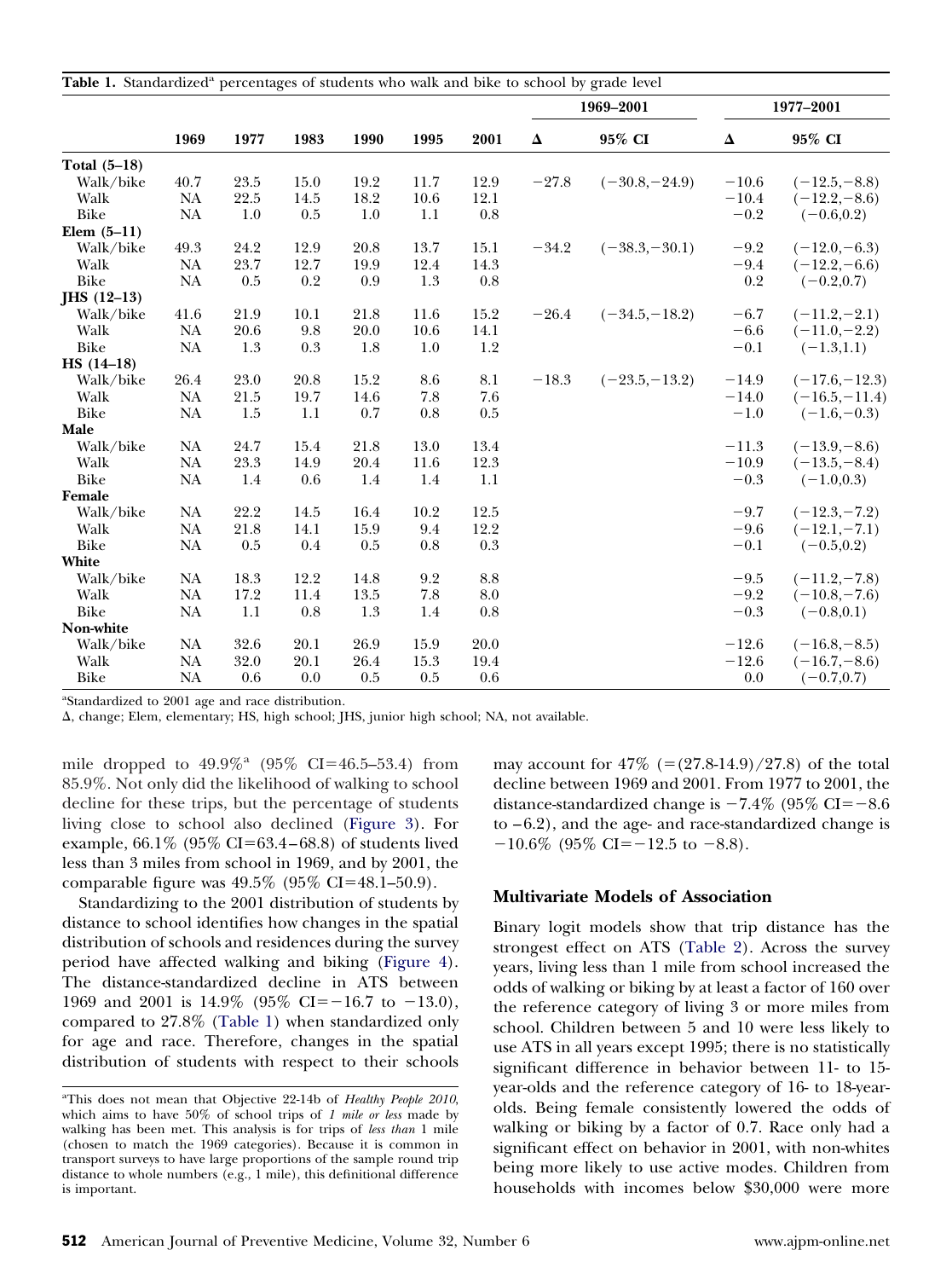<span id="page-4-0"></span>

**Figure 2.** Walk/bike mode share by distance to school. Error bars represent the 95% confidence interval.

likely to walk, but the effect was only significant in 2001. Living in a zero-vehicle household greatly increased the odds of ATS. Students living in census-defined rural areas were much less likely to walk to school with the effect ranging from a factor of 0.26 in 1983 to 0.71 in 1990.

According to Wald tests of coefficient equality across survey years, the relative influence of explanatory factors has not changed across survey years for most variables. However, the data suggest that the effect of living close to school (although still the most critical predictor) may have had a diminishing effect on ATS in recent years. For example, living between 1.0 and 1.9 miles from school increased the odds of ATS by a factor of 21.4 in 2001 but by 50.5 in 1977; a similar pattern is observed for living less than 1 mile from school. However, in both cases, there is no notable difference in the 1977 and 2001 values.



**Figure 3.** Population distribution by distance to school.



Figure 4. Effect of distance standardization<sup>a</sup> on walk/bike school travel. <sup>a</sup>Standardized to 2001 population. Error bars represent the 95% confidence interval.

#### **Discussion**

This study documents a sharp decrease in ATS from 1969 to 2001. Most of the decline in ATS occurred between 1969 and 1983, with the largest proportion between 1969 and 1977. The longitudinal analysis also showed that distances to school increased most rapidly during this period. School consolidation, which sought to increase educational opportunities and achieve economies of scale may partially explain these observations.[25,26](#page-7-0) In 1970 (data for 1969 are unavailable), there were 89,372 public schools in the U.S.; by 1983, the number was  $81,418^{27}$  $81,418^{27}$  $81,418^{27}$  Since 1984, the number of schools has increased to accommodate rising enrollments.[28](#page-7-0) More than 80% of the school closures were at the elementary level, which may explain why the decline in ATS was sharpest at that level. These data suggest a correlation between school consolidation, trip distance, and declining ATS.

This decrease in walking and biking is troubling because it comes during the same time period in which rates of overweight children and adolescents have increased rapidly. It is not clear how the decline in walking to school has affected rates of overweight, but the decrease in walking represents an important loss of everyday physical activity for American students, as traveling to and from school accounts for 20 minutes of physical activity on average. Understanding why walk rates declined is critical to reversing the trend and using interventions focused on ATS to combat childhood obesity.

### **Distance Strategies**

This analysis suggests that nearly half of the decline in walking between 1969 and 2001 can be tied to increased distance between home and school during the study period. The logit analyses also showed that dis-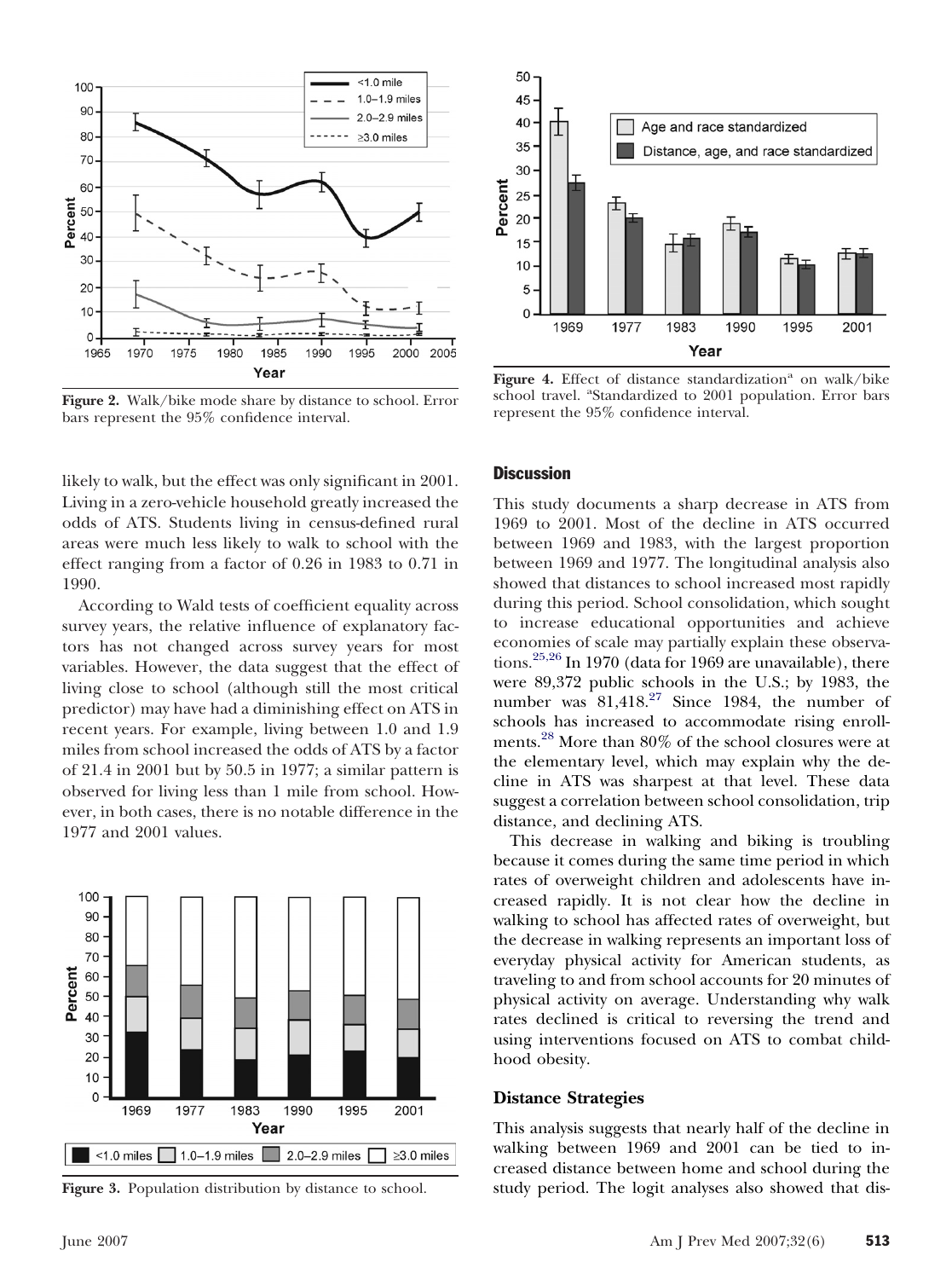<span id="page-5-0"></span>

| Table 2. Adjusted <sup>a</sup> odds ratios for active transportation to school |  |  |  |  |
|--------------------------------------------------------------------------------|--|--|--|--|
|                                                                                |  |  |  |  |

|                                                         | 1977       | 1983      | 1990     | 1995       | 2001       | Wald $\chi^2$ test<br>of equality<br>across years |
|---------------------------------------------------------|------------|-----------|----------|------------|------------|---------------------------------------------------|
|                                                         |            |           |          |            |            |                                                   |
| <b>Trip Distance</b>                                    |            |           |          |            |            |                                                   |
| Less than 1 mile                                        | 276.35**   | 435.11**  | 358.01** | 161.62**   | 164.44**   | 4.92                                              |
| $1-1.9$ miles                                           | $50.51**$  | 76.40**   | 81.64**  | 32.10**    | 21.37**    | $9.28*$                                           |
| $2-2.9$ miles                                           | $7.51**$   | $13.53**$ | 11.99**  | 14.42**    | 5.93**     | 3.12                                              |
| $3+$ miles                                              | 1.00       | 1.00      | 1.00     | 1.00       | 1.00       |                                                   |
| (reference)                                             |            |           |          |            |            |                                                   |
| Age                                                     |            |           |          |            |            |                                                   |
| $5 - 10$                                                | $0.46**$   | $0.20**$  | $0.39**$ | 1.16       | $0.52*$    | 12.38**                                           |
| $11 - 15$                                               | 0.80       | 0.57      | 0.68     | 1.94       | 1.06       | 7.40                                              |
| $16-18$ (reference)                                     | 1.00       | 1.00      | 1.00     | 1.00       | 1.00       |                                                   |
| Female                                                  | $0.77*$    | $0.65*$   | $0.70**$ | $0.70*$    | $0.71**$   | 0.77                                              |
| Non-white                                               | 1.00       | 0.78      | 1.07     | 1.15       | $1.34**$   | 4.33                                              |
| Licensed driver                                         | $0.47**$   | 0.50      | $0.29**$ | 0.71       | $0.26**$   | 4.31                                              |
| Income $(2001\$                                         |            |           |          |            |            |                                                   |
| Less than $$30,000$                                     | 1.26       | 1.27      | 1.35     | 1.15       | 1.92**     | 5.13                                              |
| $$30 - 60,000$                                          | $0.72*$    | 0.92      | 1.27     | 1.12       | 1.10       | 8.80                                              |
| $$60,000+$                                              | 1.00       | 1.00      | 1.00     | 1.00       | 1.00       |                                                   |
| [reference]                                             |            |           |          |            |            |                                                   |
| <b>HH Vehicle Access</b>                                |            |           |          |            |            |                                                   |
| Zero vehicles                                           | $2.12**$   | $5.00**$  | $3.73**$ | $2.17**$   | 1.34       | $11.20*$                                          |
| $<$ 1 car per driver                                    | $1.33*$    | 1.40      | $1.54*$  | 1.38       | 1.06       | 2.33                                              |
| $1+$ cars per driver                                    | 1.00       | 1.00      | 1.00     | 1.00       | 1.00       |                                                   |
| Rural Area                                              | $0.27**$   | $0.26**$  | $0.71*$  | $0.57**$   | $0.44**$   | 23.98**                                           |
|                                                         |            |           |          |            |            |                                                   |
| $\boldsymbol{n}$                                        | 4,565      | 1,641     | 3,617    | 8,294      | 13,684     |                                                   |
| Log likelihood                                          | $-1,217.8$ | $-352.2$  | $-970.1$ | $-1,916.9$ | $-2,980.4$ |                                                   |
| Wald $\chi^2$ of estimated<br>vs constant-only<br>model | 905.8**    | $303.4**$ | 547.4**  | 650.4**    | 922.4**    |                                                   |

a Adjusted for all factors listed.

 $*$ *\*p*<.0.01. HH, household.

tance had the strongest effect on the probability of walking or biking, confirming previous research in Australia,<sup>[29](#page-7-0)</sup> Oregon,<sup>[30](#page-7-0)</sup> Florida,<sup>[15](#page-7-0)</sup> California,<sup>[31](#page-7-0)</sup> and England.[32](#page-7-0) This is important because policymakers can influence how far children travel to school through school-siting guidelines and local planning practices.

Until recently, school-siting policies encouraged the construction of schools on large campuses.<sup>[33](#page-7-0)</sup> In many instances, sites meeting these criteria were only available on the outskirts of communities—often not integrated into the new housing developments they serve— which increased the distance to school.<sup>[34](#page-7-0)</sup> Some districts found that retrofitting existing schools in built-out areas was not feasible given that they did not conform to the guidelines. This often meant that the school was closed, and a new one was built in an outlying area.<sup>[34,35](#page-7-0)</sup> Recent efforts to combat "school sprawl," such as the elimination of minimum acreage guidelines,  $36,37$  provide a means to place schools near children, particularly at the elementary level.

Despite the promise of these efforts, it is important to recognize some of the difficulties of distance-based strategies. Many trends in education policy are moving away from geographic-based school assignment. Magnet and charter schools, desegregation programs, and the No Child Left Behind legislation allow children to attend schools based on choice rather than geography. In practice, this may increase trip distances and make ATS less likely. In addition, demographic trends such as aging in place or changes in the school-age population can limit opportunities for ATS even when schools are integrated into neighborhoods. For example, Montgomery County, Maryland, has closed schools in older areas closer to Washington DC and planned new schools in outlying areas because families with young children have sought cheaper housing in those plac-es.<sup>[38,39](#page-7-0)</sup> These difficulties highlight the need to preserve and improve opportunities at the school site for physical activity, particularly through physical education and recess.

## **Other Strategies**

The analysis of distance to school suggests that factors besides distance account for half of the decline in walking during the study period and most of the

 $*_{p< 0.05}$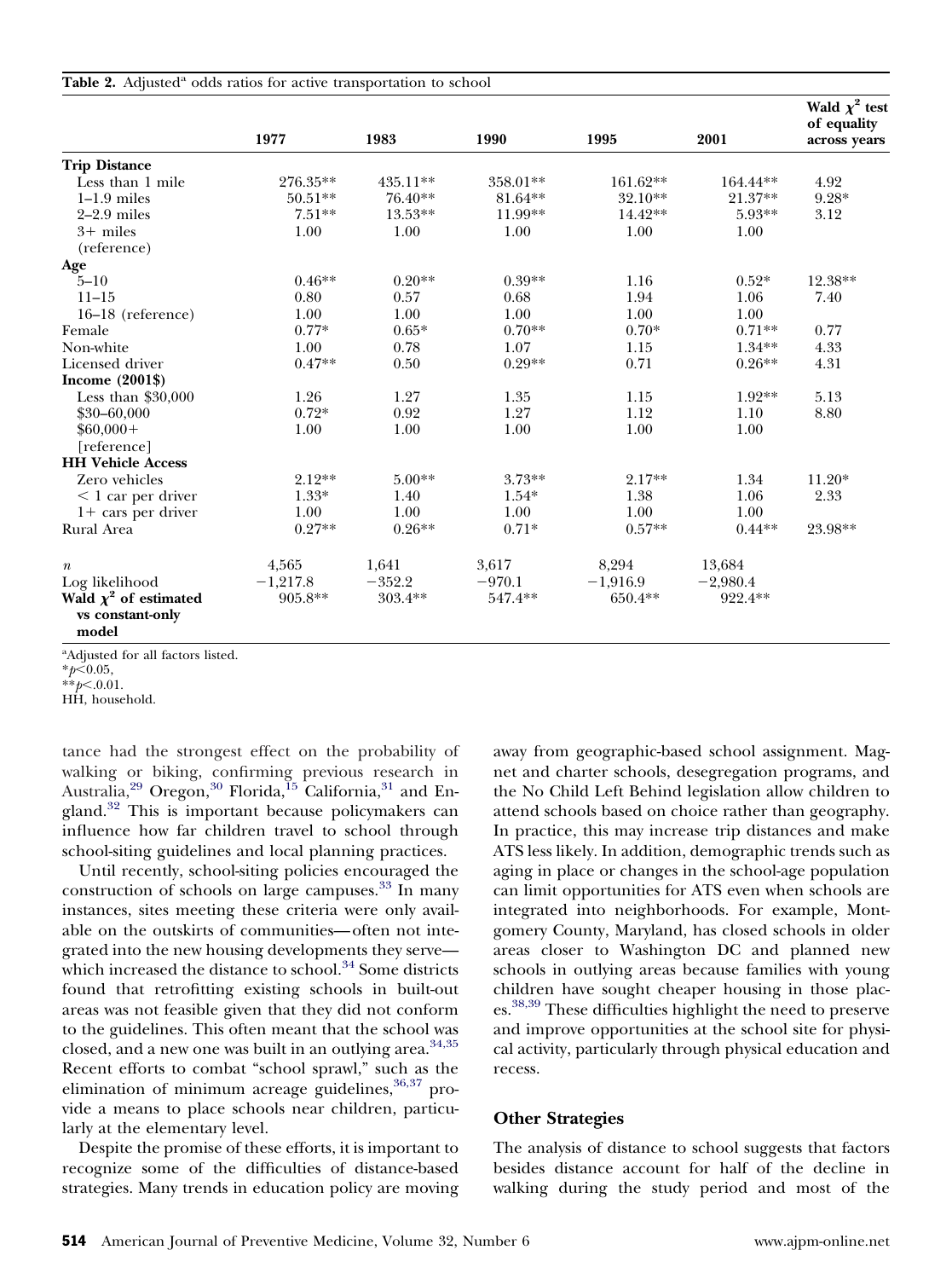<span id="page-6-0"></span>decline since 1977. Parents consistently rank traffic danger as a barrier to walking to school.<sup>[14,16](#page-7-0)</sup> Crosssectional surveys have also shown that pedestrian infrastructure and amenities such as sidewalk coverage, $^{13,15,40}$  $^{13,15,40}$  $^{13,15,40}$  street connectivity, $^{30}$  $^{30}$  $^{30}$  busy streets on route,<sup>[29,30](#page-7-0)</sup> and mixed land uses<sup>[31](#page-7-0)</sup> affect ATS. SR2S programs, which use engineering and education to make the school trip safer, are well suited to addressing these concerns. Evaluation of SR2S program are limited, but the Marin County, California program that emphasizes education and engineering reported increases of 64% in the proportion of students walking to school.<sup>[41](#page-7-0)</sup> Boarnet et  $al^{42}$  $al^{42}$  $al^{42}$  found that traffic improvement projects funded by the California SR2S program produced increases in ATS for students who passed projects on their way to school.

Stranger danger has also been identified as a top barrier to ATS.<sup>[14,16](#page-7-0)</sup> One intervention, which addresses this concern, is the "walking school bus" where adults escort a group of children to school on a regular schedule and route. These programs appear to be effective but require a great deal of parental input and in one New Zealand study, were shown to be less likely to exist in disadvantaged neighborhoods.<sup>[43](#page-7-0)</sup>

Another factor—convenience—may play an important role in declining pedestrianism. A study of school travel in Oregon showed that the convenience of dropping children at school on the way to work was an important factor in not allowing them to walk.<sup>[30](#page-7-0)</sup> That study also found that walking was more common on the trip home from school, perhaps due to the lack of parent chauffeurs in the afternoon. Similarly, the decline in walking among high school students is likely linked to the high levels of auto access that today's teens enjoy. Convenience has not been well researched because most surveys focus only on barriers to walking.[14,16,44](#page-7-0) However, research has shown that mothers have primary responsibility for children's travel<sup>[45](#page-7-0)</sup> and mothers' labor force participation rates have risen substantially during the study period. $46,47$  These trends combined with rising automobile ownership<sup>[48](#page-7-0)</sup> during the study period may have made it more convenient for a parent, particularly mothers, to drop their child at school and for teenagers to drive themselves and their friends rather than walking.

## **Limitations**

There are several limitations to this analysis. The primary concerns are the changes in survey administration during the study period. These include smaller samples in the early years of the survey, a shift from in-person to telephone interviews, the addition of prompts regarding walking trips in the 2001 survey, and a change from a clustered sampling methodology to one based on random digit dialing. Whereas it is not possible to fully estimate the influences of these changes, most of them

have affected reporting of trip rates, rather than mode split, and should therefore have less of an effect on this analysis.

# **Conclusion**

Walking and biking to school decreased sharply in the U.S. from 1969 to 2001. The decline has been most acute at the elementary level and among minorities. This trend represents a critical loss of everyday physical activity for youth and could be part of the complex explanation of the increase in childhood obesity in this country. Analysis shows that 47% of the decline in walking to school is explained by increased distances between home and school during the study period. Policies that affect this distance, such as school siting, should begin to explicitly consider access to schools in planning decisions. Public officials should also continue to support programs such as SR2S that address safety concerns. However, because distances will remain long for many students, it will be important to provide opportunities for physical activity at the school site through recess and physical education.

Preparation of this paper was supported by grants from the Robert Wood Johnson Foundation Active Living Research program and the United States and California Departments of Transportation through the University of California Transportation Center. The author would also like to acknowledge the assistance of Susan Liss and Nancy McGuckin as well as Heather Contrino from the Federal Highway Administration and Tim Reuscher of Oak Ridge National Labs. Their generous help with the NPTS surveys was essential to conducting this study.

No financial conflict of interest was reported by the author of this paper.

#### References

- 1. Ogden CL, Carroll MD, Curtin LR, McDowell MA, Tabak CJ, Flegal KM. Prevalence of overweight and obesity in the United States, 1999–2004. JAMA 2006:5;295:1549–55.
- 2. Kann L, Kinchen S, Williams B, et al. Youth risk behavior surveillance: United States 1997. MMWR Morb Mortal Wkly Rep 1998;47(SS–3):1–89.
- 3. Killingsworth R, Lamming J. Development and public health: could our development patterns be affecting our personal health? Urban Land 2001;(July):12–17.
- 4. Tudor-Locke C, Ainsworth BE, Popkin BM. Active commuting to school: an overlooked source of children's physical activity. Sports Med 2001;31: 309–13.
- 5. U.S. Department of Health and Human Services. Healthy People 2010, 2nd ed. Washington, D.C.: U.S. Government Printing Office; 2000.
- 6. Federal Highway Administration. Fact sheets on highway provisions: safe routes to school program. http://www.fhwa.dot.gov/safetealu/factsheets/ saferoutes.htm;2006.
- 7. Tudor-Locke C, Neff LJ, Ainsworth BE, Addy CL, Popkin BM. Omission of active commuting to school and the prevalence of children's health-related physical activity levels: the Russian longitudinal monitoring study. Child Care Health Dev 2002;28:507–12.
- 8. Tudor-Locke C, Ainsworth BE, Adair LS, Popkin BM. Objective physical activity of Filipino youth stratified for commuting mode to school. Med Sci Sports Exer 2003;35:465–71.